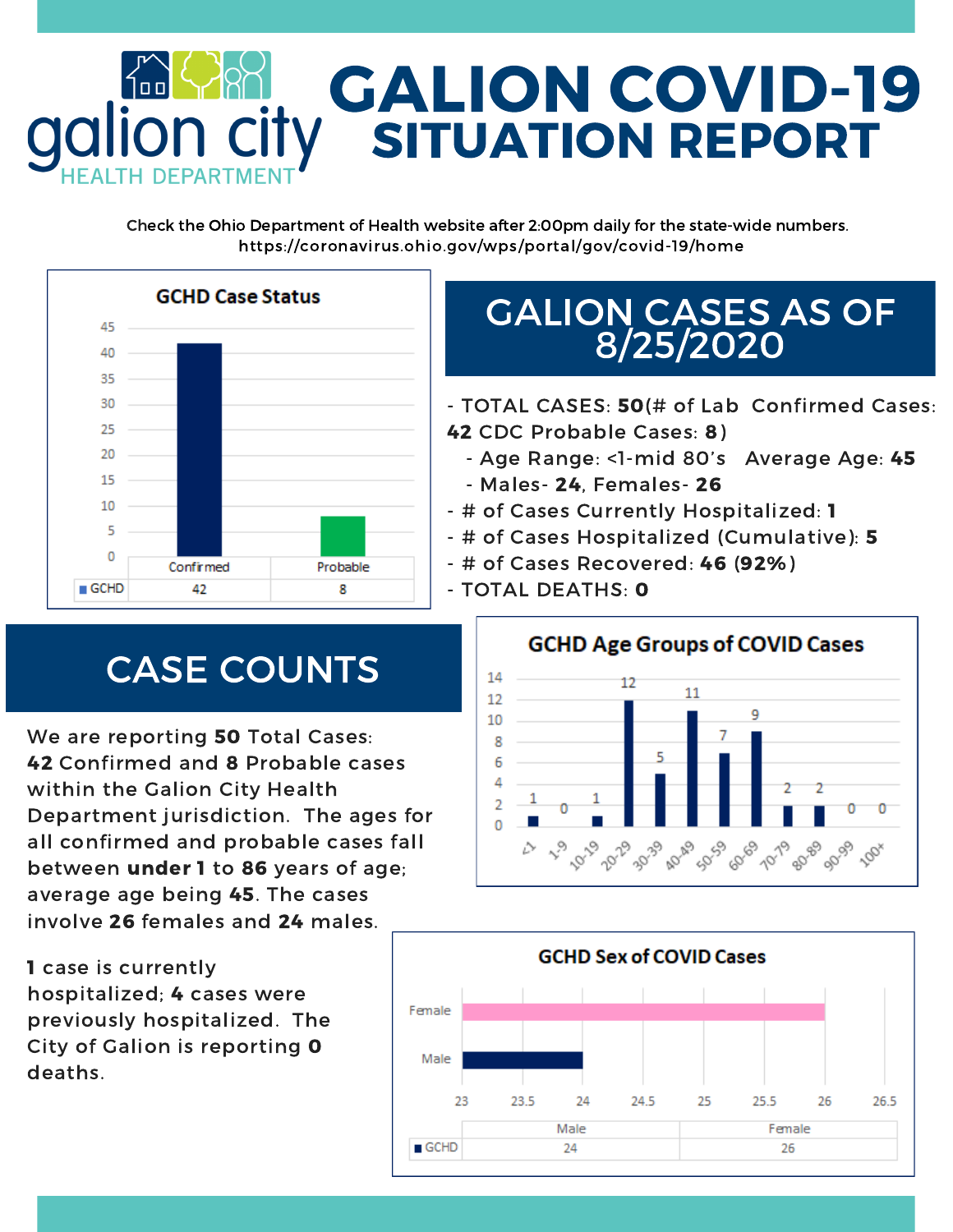

# CASE RECOVERY

46 (92%) of the total cases are now cleared from isolation and doing well. All other cases are isolated at home (under orders to remain in their homes), recovering, and under the care of their family physicians.

Our public health staff have notified everyone that had been within 6ft of contact with these cases for a duration of 15 minutes or more. We wish all those affected by COVID-19 a speedy recovery.

#### REPEAT POSITIVE (+) **CASES**

With additional and continued testing of individuals within Galion, the Galion City Health Department has identified 6 (14.29%) of our 42 laboratory confirmed cases have tested positive more than once. These cases are not added to the total case counts (no duplicates), however, this may affect the number of recoveries from time to time.



# ANTIBODY TESTING

With COVID-19 Antibody testing becoming available, we will report these cases. We will however, report these separately. Currently 0 cases of positive antibody testing have been reported.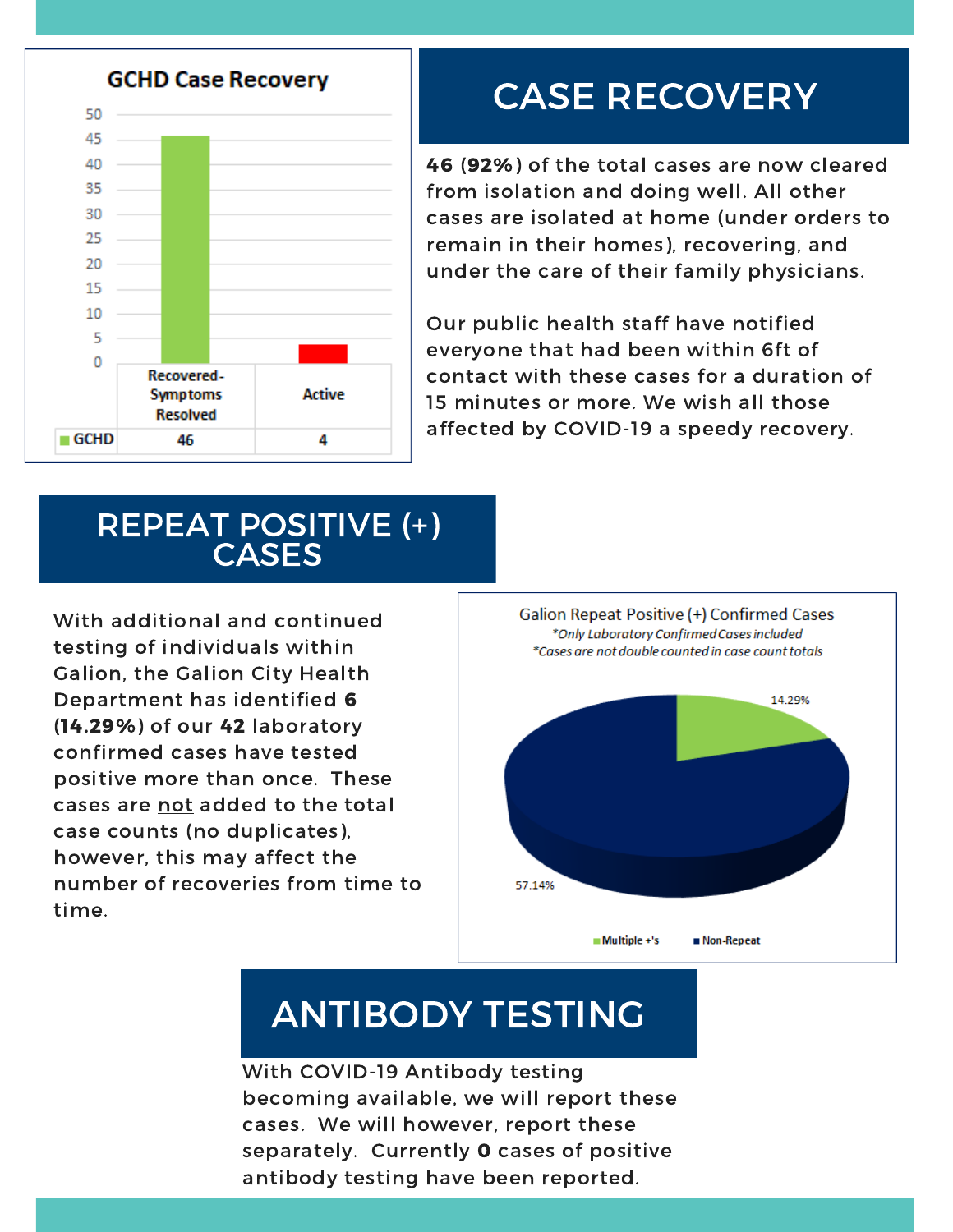

#### ASYMPTOMATIC CASES

It is important to note that of our 50 Total Cases, 3 (6%) were asymptomatic; meaning they had no known signs or symptoms of COVID-19.

As businesses and schools reopen, please remember the virus has not left our area. It is important to continue social distancing, washing your hands, avoid touching your face with unwashed hands, cleaning frequently touched surfaces often, and staying home if you are not feeling well.

## **OUTBREAKS**

Within Galion, we have identified 2 separate outbreak categories associations with either congregate care (nursing homes or residential facilities) or correctional institutions (prison/jail). Of our 50 Total Cases, 5 (10%) are associated with congregate care settings, 20 (40%) are associated with correctional institutions, and 25 (50%) acquired COVID-19 from other locations through community spread.

*Note: Congregate living settings are those where more than six people reside with a propensity for rapid person-to-person spread, including but not limited to: assisted living facilities, nursing facilities, Ohio Veterans Homes, residential mental health and substance use treatment facilities, psychiatric hospitals and group home settings, developmental centers, intermediate care facilities and group homes for individuals with intellectual disabilities, facilities operated by the Ohio Department of Youth Services, facilities operated by the Department of Rehabilitation and Corrections, homeless and domestic violence shelters, and jails.*